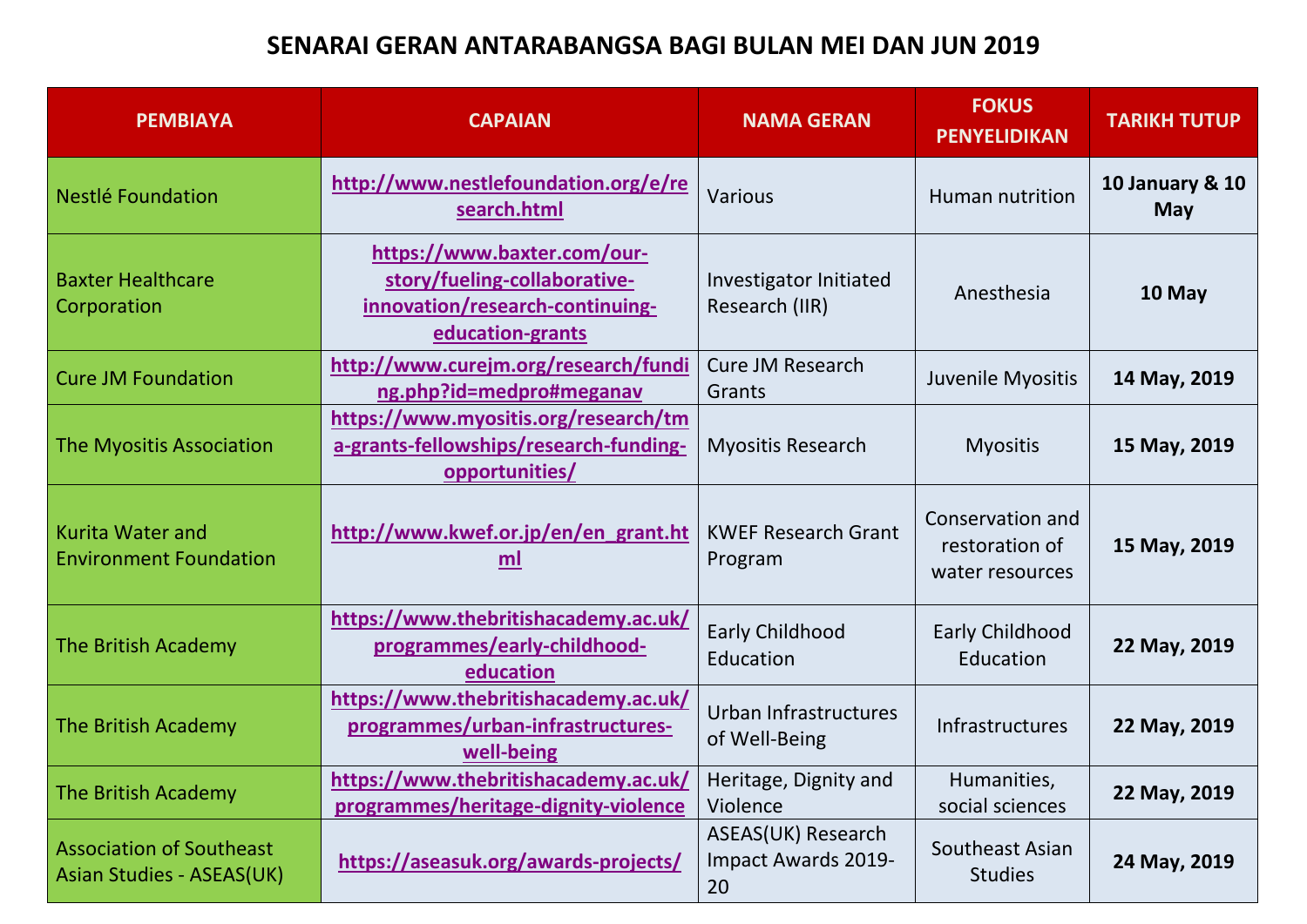| The Islamic Development<br><b>Bank (IsDB)</b>  | https://www.isdb-<br>engage.org/en/challenge/call-for-<br>innovation-via-transform-fund-2019                | Science, Technology<br>and Innovation<br><b>Transform Fund (IsDB-</b><br>STIF) | Various                                                                                       | 31 May, 2019            |
|------------------------------------------------|-------------------------------------------------------------------------------------------------------------|--------------------------------------------------------------------------------|-----------------------------------------------------------------------------------------------|-------------------------|
| The Toyota Foundation                          | https://www.toyotafound.or.jp/englis<br>h/international/2019/                                               | <b>International Grant</b><br>Program                                          | Deepening<br>mutual<br>understanding<br>and knowledge-<br>sharing                             | 8 June, 2019            |
| <b>Ferring Pharmaceuticals</b>                 | http://www.ferring-<br>research.com/ferring-grants/overview/                                                | <b>Ferring Innovation</b><br>Grants                                            | Gastroenterology<br>& Hepatology,<br>Reproductive<br>Medicine &<br>Women's Health,<br>Urology | 10 June, 2019           |
| The Lung Cancer Research<br>Foundation(LCRF)   | http://www.lungcancerresearchfounda<br>tion.org/research/funding-<br>opportunities/lcrf-pilot-grant-program | <b>LCRF Pilot Grant</b><br>Program                                             | Prevention,<br>diagnosis,<br>treatment and<br>cure of lung<br>cancer                          | 14 June, 2019           |
| <b>Autism Science Foundation</b>               | https://autismsciencefoundation.org/<br>what-we-fund/apply-for-a-research-<br>accelerator-grant/            | <b>Research Accelerator</b><br>Grant                                           | Autism                                                                                        | 14 June, 2019           |
| <b>The Fibrolamellar Cancer</b><br>Foundation  | https://fibrofoundation.org/help/apply<br>-for-a-grant/                                                     | <b>Project Grant</b>                                                           | Fibrolamellar<br>Hepatocellular<br>Carcinoma (FL-<br>HCC)                                     | 1 January and 1<br>July |
| <b>Research to Prevent</b><br><b>Blindness</b> | https://www.rpbusa.org/rpb/grants-<br>and-research/grants/rpb-unrestricted-<br>grants/challenge-grants/     | <b>RPB Challenge Grants</b>                                                    | <b>Blindness, Eye</b><br>diseases,<br>ophthalmology                                           | 10 January & 1<br>July  |